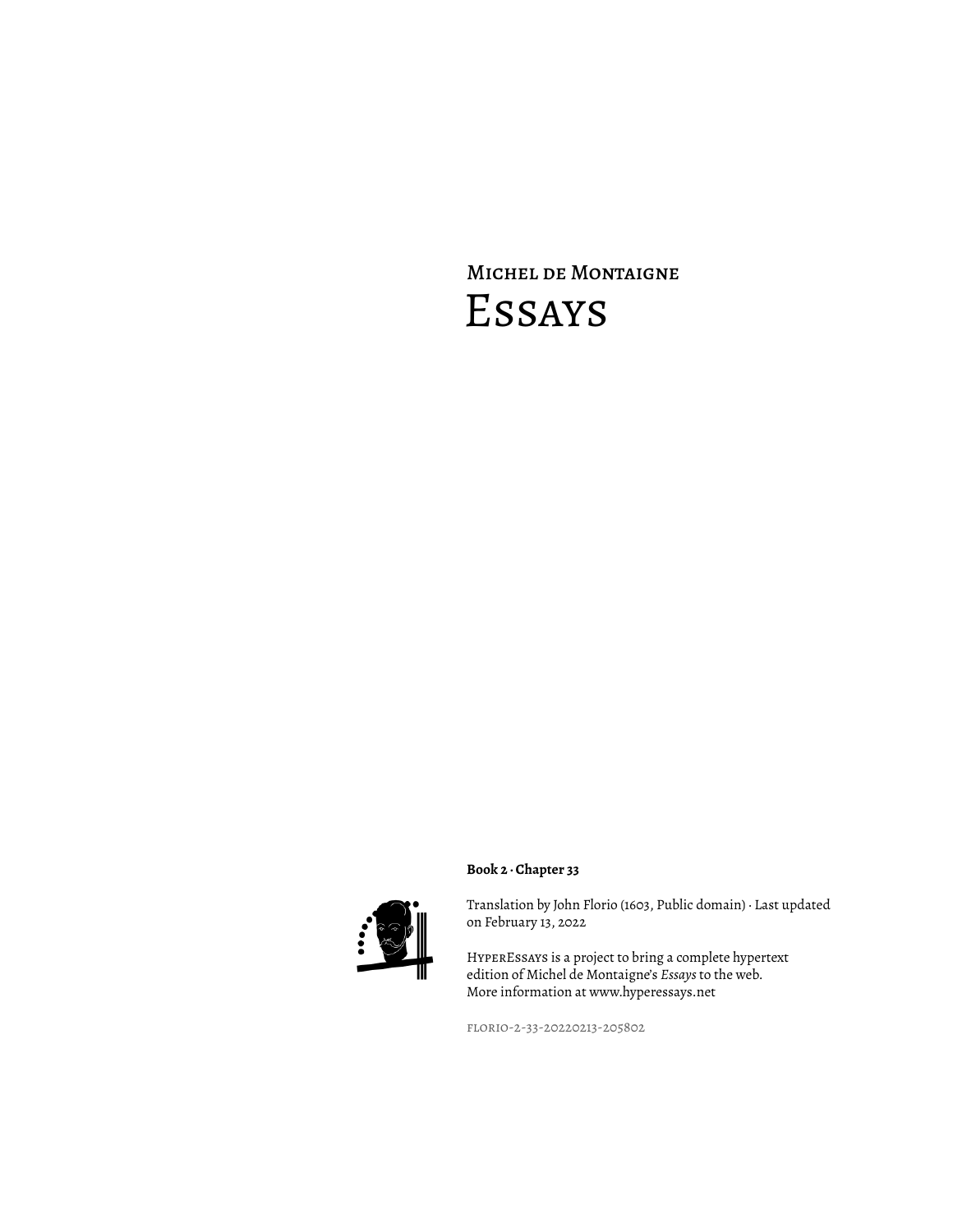## The History of Spurina

Philosophy thinketh, she hath not ill employed hir meanes, having yeelded the soveraine rule of our minde, and the authoritie to restraine our appetites unto reason. Amongest which, those who judge there is none more violent, than those which love begetteth, have this for their opinion, that they holde both of body and soule; and man is wholy possessed with them: so that health it selfe depended of them, and phisike is sometimes constrained to serve them insteede of Pandership. But contrariwise, a man might also say, that the commixture of the body doth bring abatement and weakenesse unto them; because such desires are subject to sacietie and capable of materiall remedies. Many who have endevored to free and exempt their mindes from the continuall alarumes, which this appetite did assaile them with, have used incisions, yea and cut-off the mooving, turbulent and unruly parts. Others have alayed the force and fervency of them by frequent applications of cold things, as snow and vineger. The haire-cloths which our forefathers used to weare for this purpose, wherof some made shirts, and some waste-bands or girdles, to torment their reignes. A Prince told me not long since, that being very yoong, and waiting in the Court of King *Francis* the first, upon a solemne feastival day, when all the Court indevored to be in their best clothes, a humor possessed him to putte-on a shirt of haire-cloth, which he yet keepeth, and had beene his fathers; but what devotion soever possessed him, he could not possibly endure untill night to put it off againe, and was sick a long time after, protesting he thought no youthly heat could be so violent, but the use of this receipt would coole and alay; of which he perhappes never assayed the strongest: For, experience sheweth us, that such emmotion doth often maintaine it selfe under base, rude and slovenly cloathes: and haire-cloathes doe not ever make those poore that weare them. *Zenocrates* proceeded more rigorously; for, his Disciples to make triall of his continencie, having convayed that beautious and famous curtizan *Lais* naked into his bed, saving the weapons of hir beauty, wanton alurements, and amorous or love-procuring pocions, feeling that maugre all Philosophicall discourses, and strict rules, his skittish body beganne to mutinie, he caused those members to be burned, which had listened to that rebellion. Whereas the passions that are in the minde, as ambition,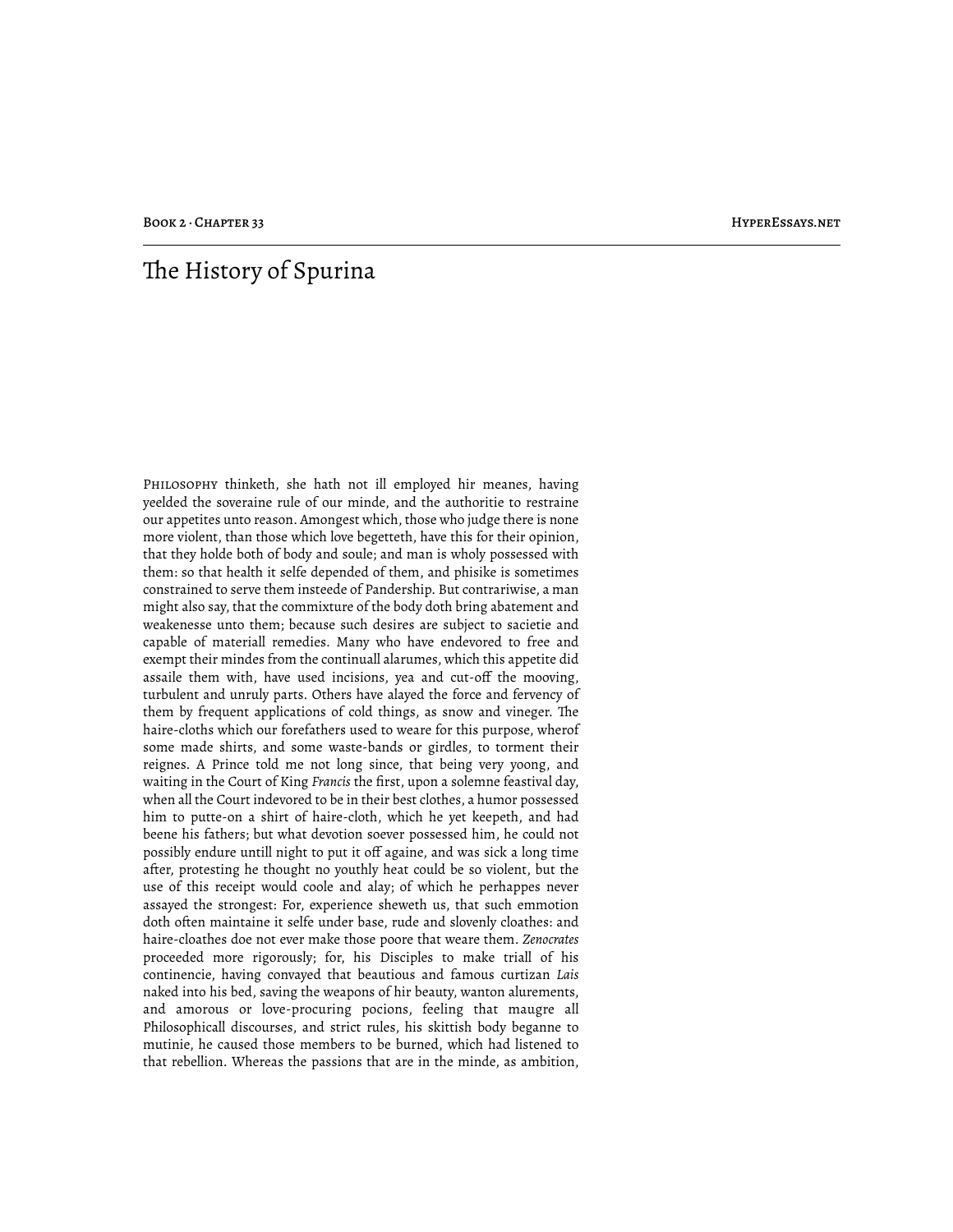#### MONTAIGNE · ESSAVE

covetousnesse and others, trouble reason much more: for, it can have no ayde but from it's owne meanes; nor are those appetites capable of sacietie, but rather sharpened by enjoying, and augmented by possession. The example alone of *Julius Cæsar* may suffice to shew us the disparitie of these appetites, for never was man more given to amorous delights. The curious and exact care he had of his body, is an authenticall witnesse of it, forsomuch as hee used the most lascivious meanes that then were in use, as to have the haires of his body smeered and perfumed all over, with an extreame and labored curiositie; being of himselfe a goodly personage, white, of a tall and comely stature, of a cheerfull and seemly countenance, his face full and round, and his eies browne and lively; if at least *Suetonius* may be believed: For, the statues which nowadayes are to be seene of him in *Rome,* answer not altogether this portraiture wee speake of. Besides his wives, which he changed foure times, without reckoning the bies; or Amours in his youth with *Nicomedes* King of *Bythinia,* hee had the Maidenhead of that so farre, and highly-renowmed Queene of *Ægypt, Cleopatra;* witnesse yong *Cæsarion,* whom he begotte of hir. He also made love unto *Eunoé* Queene of *Mauritania,* and at *Rome,* to *Posthumia,* wife unto *Servius Sulpitius:* to *Lolia,* wife to *Gabinius:* to *Tertulla,* of *Crassus;* yea unto *Mutia,* wife to great *Pompey,* which, as Historians say, was the cause hir Husband was divorced from her. Which thing *Plutarke* confesseth not to have knowne. And the *Curions* both father and sonne, twitted *Pompey* in the teeth, at what time he tooke *Cæsars* Daughter to wife, that he made himselfe Sonne in law to one, who had made him Cuckold, and himselfe was wont to call *Ægystus.* Besides all this number, he entertained *Servilia* the sister of *Cato,* and mother to *Marcus Brutus,* whence (as divers hold) proceeded that great affection, he ever bare to *Marcus Brutus;* for his Mother bare him at such a time as it was not unlikely he might be borne of him. Thus, (as me seemeth) have I good reason to deeme him a man extreamelie addicted to all amorous licenciousnesse, and of a wantonlascivious complexion. But the other passion of ambition, wherewith he was infinitely infected, and much tainted, when he came once to withstand the same, it made him presently to give ground. And touching this point, when I call *Mahamet* to remembrance (I meane him that subdued *Constantinople,* and who brought the final extermination of the name of Græcians) I know not where these two passions are more equally ballanced: equally an indefatigable letcher, and a never-tired souldier. But when in his life they seeme to strive and concurre one with another, the mutinous heate, doeth ever gourmandize the amorous flame. And the latter, although out of naturall season did never attaine to a ful and absolute authority, but when he perceived himselfe to be so aged, that he was utterly unable longer to undergoe the burthen of Warre. That which is aleaged, as an example on the contrary side, of *Ladislaus* King of *Naples,* is very wel worth the noting, who though he were an excellent, couragious and ambitious Captaine, proposed unto himselfe, as the principall scope of his ambition, the execution of his sensuality, and enjoyning of some rare and unmatched beauty. So was his death: Having by a continuall tedious siege brought the Citty of *Florence* to so narrow a pinch, that the inhabitantes were ready to yeeld him the victory, he yeelded the same to them, upon condition they would deliver into his hands a wench of excellent beauty that was in the city, of whom he had heard great commendations; which they were enforced to graunt him, and so by a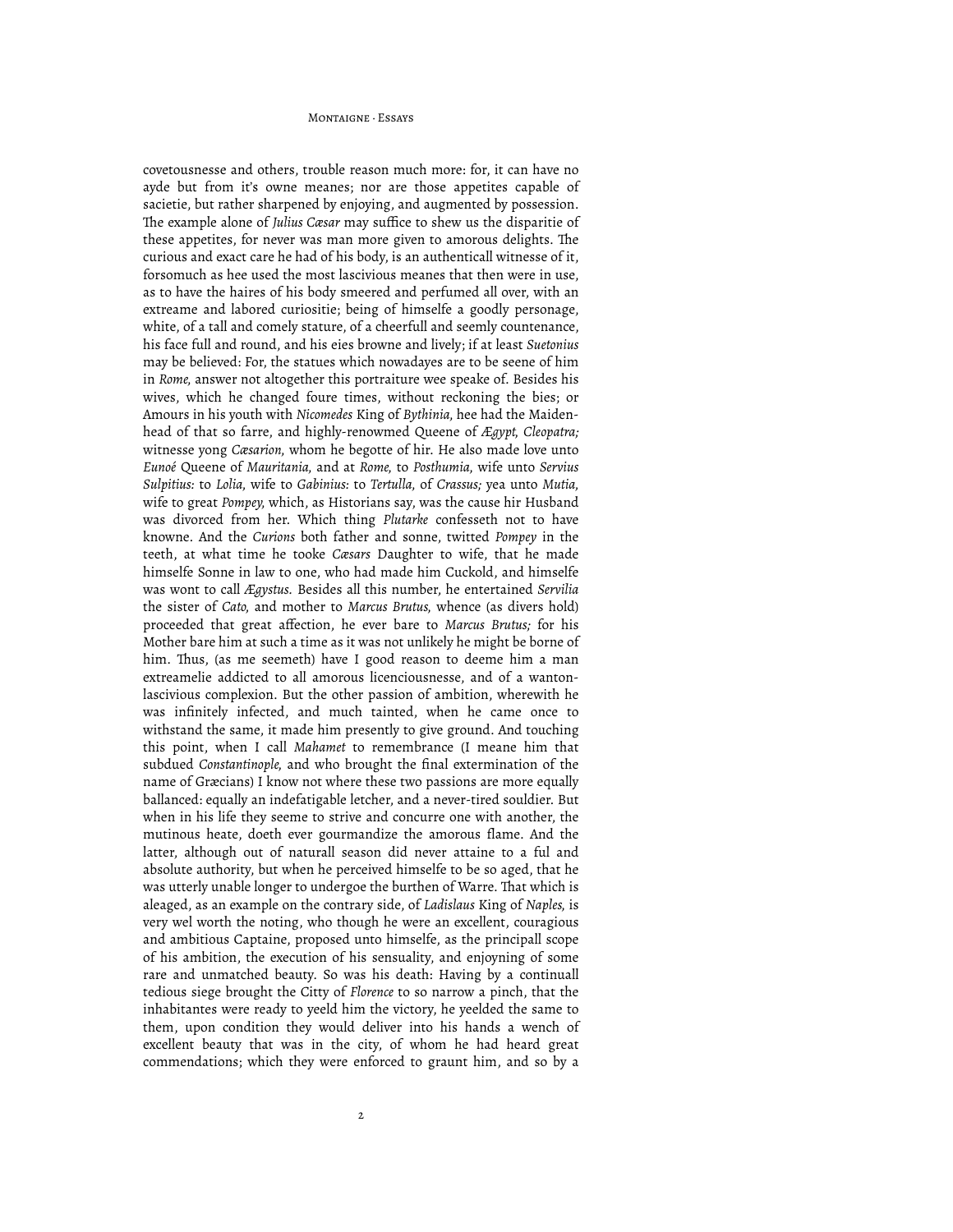#### MONTAIGNE · FESAVE

private injury to warrant the publike ruine of the Citty. Shee was the Daughter of a notable rare Phisicion, and whilest he lived chiefe of his profession: Who seeing himselfe engaged in so stuprous a necessity, resolved upon an haughtie enterprize; Whilest all were busie adorning his daughter, and besetting her with costly jewelles, that shee might the more delight and please this new Kingly lover, he also gave her an exquisitelywrought, and sweetly-perfumed handkircher, to use in their first approaches and embracements, a thing commonly in use amongst the Women of that Country. This Handkercher strongly empoysoned according to the cunning skill of his Art, comming to wipe both their enflamed secret parts and open pores, did so readily convay and disperse it's poyson, that having sodainely changed their heate into colde, they immediately deceased one in anothers armes. But I will now returne to *Cæsar.* His pleasures could never make him loose one minute of an houre, nor turne one step from the occasions, that might any way further his advancement. This passion did so soveraignly oversway all others, and possessed his minde with so uncontrouled an authority, that she carryed him whither it list. Truely I am grieved, when in other things I consider this mans greatnesse, and the wondrous partes that were in him; so great sufficiencie in all maner of knowledge and learning, as there is almost no science wherein he hath not written; He was so good an Orator, that divers have preferred his eloquence before *Ciceroes:* And himselfe (in mine opinion) in that facultie thought himselfe nothing short of him. And his two *Anti-Catoes,* were especially written to over-ballance the eloquence which *Cicero* had emploid in his *Cato.* And for all other matters; was ever minde so vigilant, so active, and so patient of labour as his? And doubtlesse, it was also embellished with sundry rare seedes of vertue. I meane lively, natural and not counterfet. He was exceeding sober, and so homely in his feeding, that *Oppius* reporteth, how uppon a time, through a certaine Cookes negligence, his meat being dressed with a kinde of medicinable Oyle, in stead of Olive-oyle, and so brought to the boorde although he found it yet he fed hartily of it, only because he would not shame his Hoste. Another time he caused his Baker to be whipped, because hee had served him with other, than common houshold bread, *Cato* himselfe was wont to say of him, that hee *was the first sober man, had addrest himself to the ruine of his country.* And wheras the same *Cato* called him one day drunkard, it hapned in this maner. Being both together in the Senate house, where *Catilines* conspiracie was much spoken of, wherein *Cæsar* was greatly suspected to have a hand; a note was by a frend of his brought, and in very secret sort delivered him, which *Cato* perceiving, supposing it might be something, that the Conspiratours advertized him of, instantly summoned him to shew it, which *Cæsar* to avoide a greater suspition, refused not: It was by chance an amorous letter, which *Servilia Catoes* sister writ to him: *Cato* having read-it, threw it at him, saying, hold it againe thou drunkard. I say, it was rather a word of disdaine and anger, than an expresse reproch of this vice; as often we nicke-name those that anger us, with the first nicke-names of reproaches, that come into our mouth, though meerly impertinent to those with whom wee fall out. Considering, that the vice wherwith *Cato* charged him, hath neere coherencie unto that, wherein he had surprised *Cæsar:* for *Venus* and *Bacchus* (as the vulgar Proverb saith) agree well together; but with me *Venus* is much more blithe and game-some, being accompanied with sobrietie.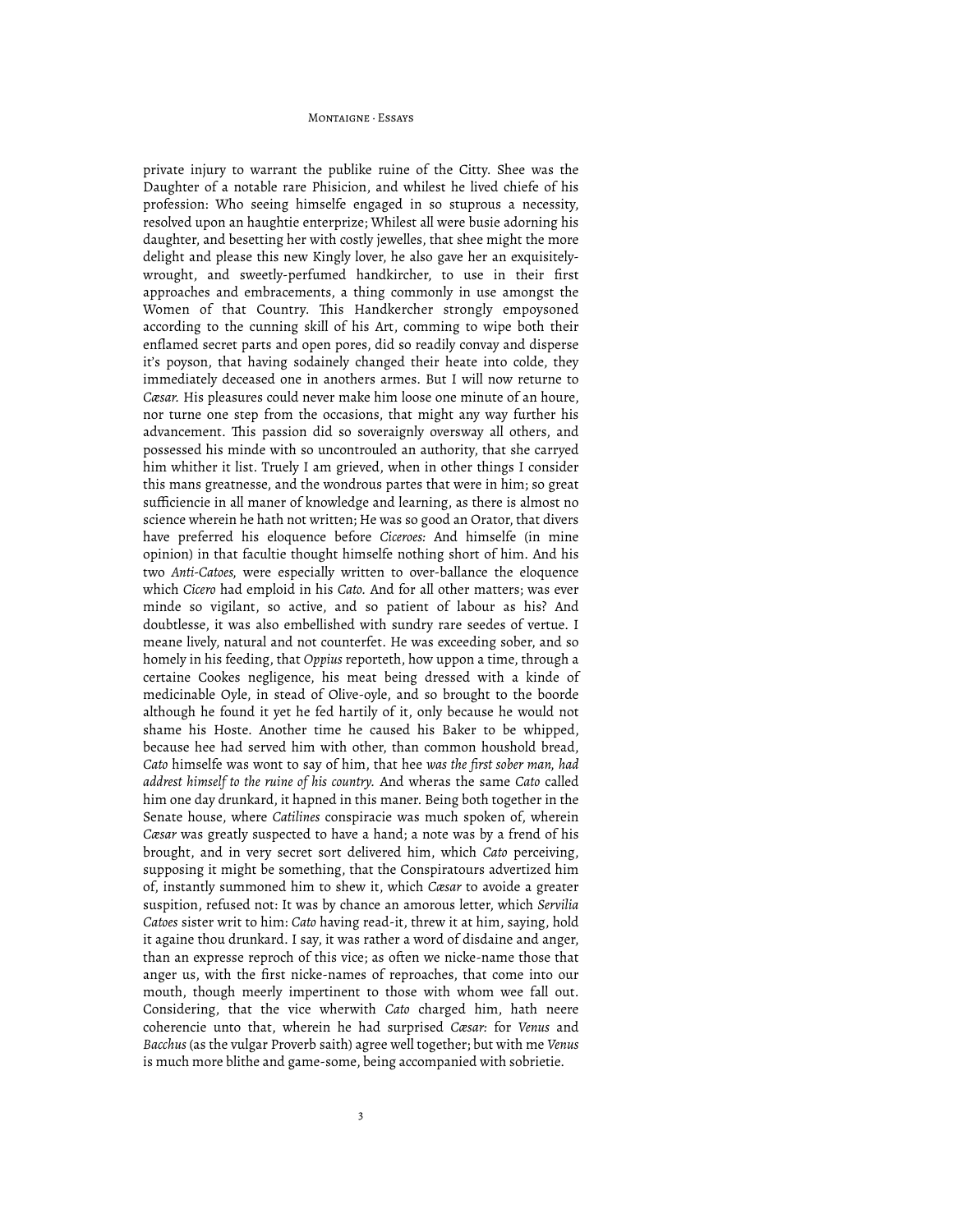#### MONTAIGNE, Feeave

The examples of his mildnes and clemencie, towards such as had offended him, are infinite: I meane, besides those he shewed during the civill warres, which (as by his owne writings may plainely appeare) he used to blandish and allure his enemies, to make them feare his future domination and victorie the lesse. But if any shall say, those examples are not of validitie to witnes his genuine and naturall affabilitie, we may lawfully answere, that at least they shew us a wonderfull confidence, and greatnes of courage to have beene in him. It hath often befalne him, to send whole armies backe againe to his enemies, after he had vanquished them, without dayning to binde them so much, as with an oath, if not to favour, at least not to beare armes against him. He hath three or foure times taken some of *Pompeys* chiefe Captaines prisoners, and as often set them at libertie againe. *Pompey* declared all such as would not follow and accompanie him in his wars, to be his enemies; and he caused those to be proclamed as friends, who either would not stirre at all, or not effectually arme themselves against him. To such of his Captaines as fled from him, to procure other conditions, he sent them their weapons, their horses and all other furniture. The Citties he had taken by maine force, he freed to follow what faction they would, giving them no other garison, then the memorie of his clemencie and mildnes. In the day of his great battle of *Pharsalia,* he expresly inhibited, that unlesse they were driven to unavoidable extremitie, no man should lay hands upon any Romane cittizen. In my judgement these are very hazardous partes, and it is no wonder, if in the civill warres or tumultuous broiles, we have now on foote, those that fight for the ancient lawes and state of their countrie, as he did, doe not follow and imitate the example. They are extraordinarie meanes, and which onelye belongs to *Cæsars* fortune, and to his admirable fore-sight, succesfully to direct, and happily to conduct them. When I consider the incomparable greatnes and unvaluable worth of his minde, I excuse Victorie, in that shee could not well give him over, in this most unjust and unnaturall cause. But to returne to his clemencie; we have divers genuine and lively examples, even in the time of his al-swaying government, when all things were reduced into his hands, and hee needed no longer to dissemble. *Caius Memmius,* had written certaine detracting and railing orations against him, which hee at full and most sharpely had answered, neverthelesse hee shortly after helped to make him Consull. *Caius Calvus,* who had composed divers most injurious Epigrams against him, having employed sundrie of his friendes to bee reconciled to him againe, *Cæsar* descended to write first unto him. And our good *Catullus,* who under the name of *Mamurra* had so rudely and bitterly railed against him, at last comming to excuse himselfe, *Cæsar* that very night made him to suppe at his owne table. Having beene advertised how some were overlavish in rayling against him, all he did was but in a publike oration to declare how he was advertised of it. His enemies, he feared lesse then he hated them. Certaine conspiracies and conventicles were made against his life, which being discovered unto him, he was contented by an edict to publish, how he was throughly enformed of them, and never prosecuted the Authors. Touching the respect hee ever bare unto his friendes; *Caius Oppius* traveling with him, and falling very sicke, having but one chamber he resigned the same unto him, and himselfe was concented to lie all night abroade and upon the bare ground. Concerning his justice, he caused a servant of his, whom he exceedingly loved, to be executed, forsomuch as he had laine with the wife of a Roman Knight, although no man sued or complained of him.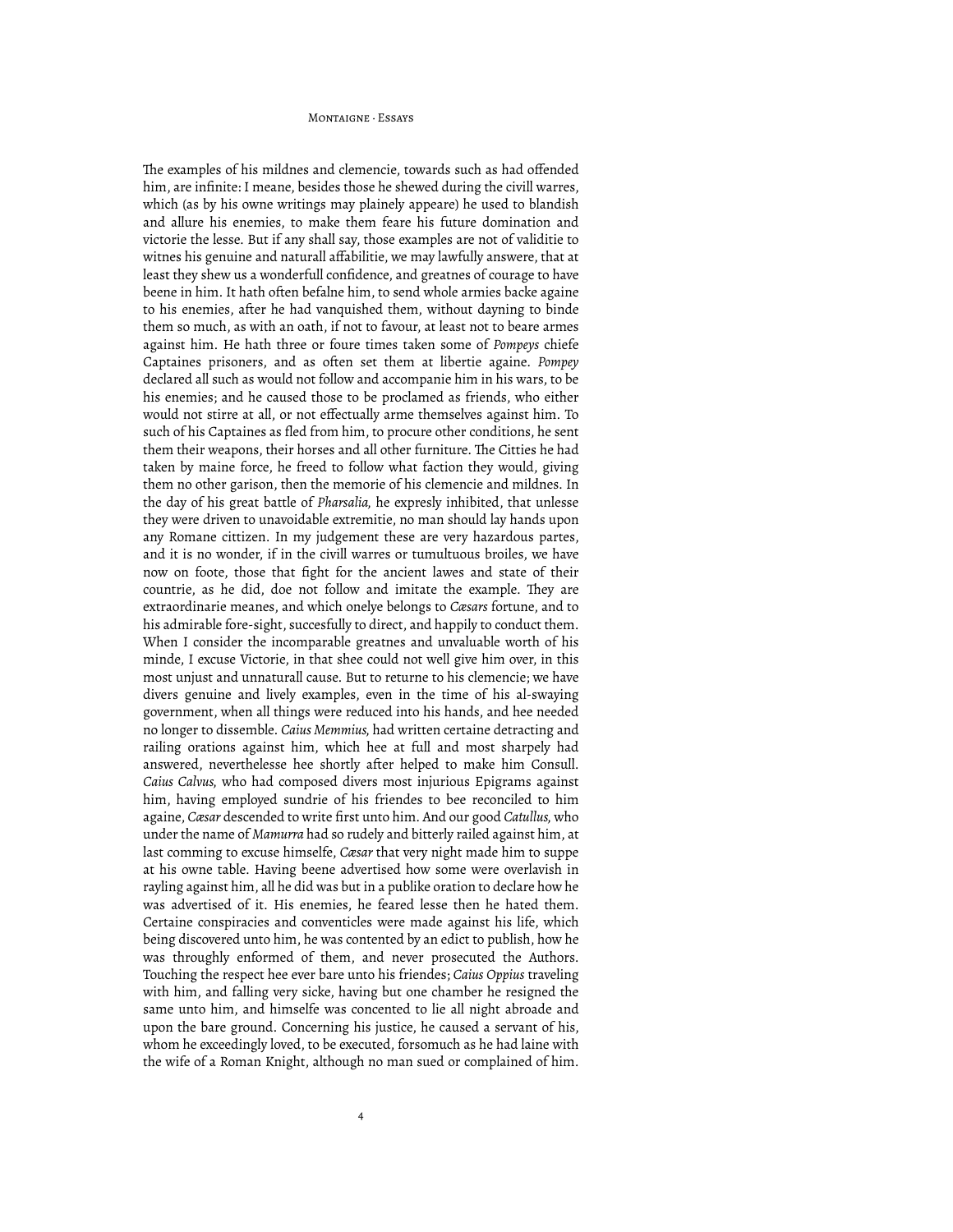#### MONTAIGNE, Feeave

Never was man, that shewed more moderation in his victorie, or more resolution in his adverse fortune. But all these noble inclinations, rich gifts, worthy qualities, were altred, smoothered and eclipsed by this furious passion of ambition; by which he suffered himselfe to be so farre mis-ledde, that it may be well affirmed, she onely ruled the Sterne of all his actions. Of a liberall man, she made him a common theefe, that so hee might the better supply his profusion and prodigality; and made him utter that vile and most injurious speach; That if the wickedst and most pernicious men of the world, had for his service and furtherance beene faithfull unto him, he would to the utmost of his power have cherished and preferred them, as well as if they had beene the honestest: It so besotted, and as it were made him drunke with so extreame vanitie, that in the presence of all his fellowcittizens he durst vaunt himselfe, to have made that great and farre-spread Romane Commonwealth, a shapelesse and bodilesse name; and pronounce, that his Sentences or Answeres should thence forward serve as Lawes: And sitting, to receive the whole bodie of the Senate comming toward him; and suffer himselfe to be adored, and in his presence divine honours to be done him. To conclude, this onely vice (in mine opinion) lost, and overthrew in him the fairest naturall and richest genuitie that ever was; and hath made his memorie abhominable to all honest mindes, insomuch as by the ruine of his countrey, and subversion of the mightiest State and most flourishing Common-wealth, that ever the worlde shall see, he went about to procure his glorie. A man might contrariewise finde diverse examples of greate persons, whome pleasure hath made to forget the conduct of their owne affaires, as *Marcus Antonius,* and others: but where love and ambition should be in one equall balance, and with like forces mate one another, I will never doubt, but *Cæsar* would gaine the prize and gole of the victorie. But to come into my path againe. It is much, by discourse of reason, to bridle our appetites, or by violence to force our members, to containe themselves within the bounds of duty. But to whippe us for the interest of our neighbors, not only to shake off this sweete pleasing passion, which tickleth us with selfe-joying pleasure, we apprehend and feel to see ourselves gratefull to others, and of all men beloved and sued unto: but also to hate and scorne those graces, which of it are the cause; and to condemne our beauty, because some others will be set on sire with it, I have seene few examples like to this. *Spurina* a yong Gentleman of *!uscanie,*

*Qualis gemma micat fuluumquæ diuidit aurum, Aut collo decus aut capiti, uel quale per artem, Inclusum buxo aut Ericia terebintho, Lucet ebur.*

*As when a precious stone cleare rayes doth spread, Set in pure golde, adorning necke or head: Or as faire Iv'ry shines in boxe enclos'de, Or workemanly with Mountaine gumme dispos'de.*

being endowed with so alluringly-excessive and singular beautie, that the chastest eyes could not possibly gainestand or continently resist the sparkling glances thereof; not contented to leave so great a flame succourlesse, or burning fever remedilesse, which he in all persons, and every where enkindled, entred into so furious despite against himselfe and